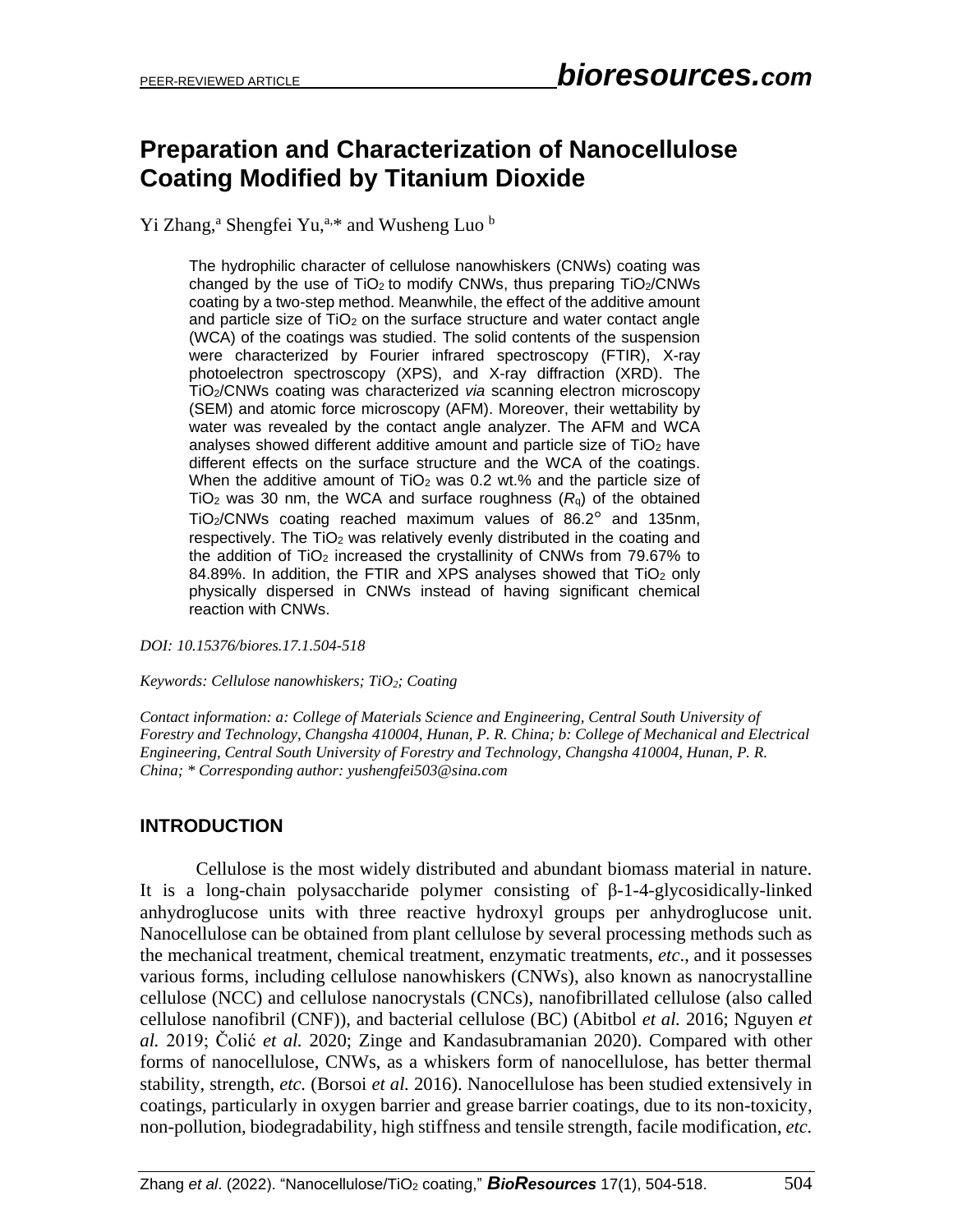(Hubbe *et al.* 2017; Herrera *et al.* 2017; Xue *et al.* 2017). Although nanocellulose coating has excellent performance, it has its limitations (Tortorella *et al*. 2020). In particular, nanocellulose exhibits poor water resistance due to the copious hydrophilic hydroxyl groups in cellulose molecular chains. Nanocellulose coatings are relatively easy to be dissolved again in wet environments, and then the overall structure of the coating becomes destroyed, thereby restricting its application in high-humidity environments (Koppolu *et al*. 2019). Consequently, nanocellulose coatings need surface modifications to expand their applications. Modifications can be divided into two categories: organic and inorganic. Compared with organic modification (Zheng and Fu 2019), it is easy for inorganic modification to construct different microstructure of composite coatings, thus to change the hydrophilic or hydrophobic properties of coatings. Furthermore, coatings prepared by inorganic modifications generally possess better mechanical stability, acid and alkali resistance, and thermal stability. Huang *et al*.(2019) prepared a superhydrophobic cellulose nanocrystals (CNCs) /SiO<sub>2</sub> coatings by *in situ* growth of SiO<sub>2</sub>. The obtained coatings showed excellent resistance to acid and alkali, and they retained their superhydrophobicity after sandpaper abrasion, finger-wipe, knife-scratch, and water-drip test. Wang *et al*. (2020) fabricated nanocellulose fiber (NCF)-composited superhydrophobic coating by using  $SiO<sub>2</sub>$  as the modifier. Notably, the coating remained superhydrophobic after over 360 cycles of grit abrasion. Ahmed *et al*. (2020) synthesized cellulose/graphene oxide nanocomposite (CGN) films by loading graphene oxide (GO) in a cellulose matrix. Compared with neat cellulose film, the CGN films rendered significant enhancement in the mechanical and thermal properties. Shi *et al*. (2020) prepared nano-graphene/copper/ cellulose composite coatings (NGCC) on flexible glass substrates by a spraying process. The tribological performance test of the NGCC indicated that adding a small amount of graphene/Cu improves the anti-wear property of cellulose. In addition, the particles size and particle contents can affect the surface structure and properties of materials or coatings in the modification. Lu *et al.* (2017) prepared fluoropolymer/SiO<sub>2</sub> composite coatings by adding different particle size of  $SiO<sub>2</sub>$  and found that the  $SiO<sub>2</sub>$  particles size had an obvious effect on the dispersive capacity and corrosion resistance coatings. Su *et al.* (2018) found the coatings fabricated by using nanoscale hydroxyapatite (HA) had lesser micro-crack and lower crack width than micron HA. Schütz *et al.* (2012) fabricated a nanofibrillated cellulose-TiO<sup>2</sup> hybrid film whose hardness and optical transmittance decreased towards high concentration of nanoparticles.

The most common inorganic modifier used to improve hydrophobicity of nanocellulose is SiO2. Chen *et al*. (2020) loaded silica onto nanocellulose membranes through surface coating, followed by grafting hexadecyltrimethoxysilane groups (HDTMS). A small amount of  $SiO<sub>2</sub>$  distributed on the surface of the film gave the coating better hydrophobic property. Zuo *et al*. (2019) fabricated the aerogels of cellulose nanofibrils (CNF)/SiO<sub>2</sub>. The combination of the chemical vapor deposition of fluorosilane reagent and the loaded SiO<sub>2</sub> nanoparticles gave rise to the superamphiphobic performance for nanocellulose-based aerogels, which achieved the contact angles of both the water and oil higher than 150°.

The superhydrophobic properties of above studies are achieved by combining low surface energy materials with the roughness constructed by loading SiO<sub>2</sub>. At present, whether the solely constructure of roughness surface can achieve hydrophobicity or superhydrophobicity is rarely studied. Nanocellulose coating is a hydrophilic substance, and the droplets present a Wenzel state on the surface of the coating, so increasing the roughness will increase its hydrophilic. However, the surface of nanocellulose constructed the micro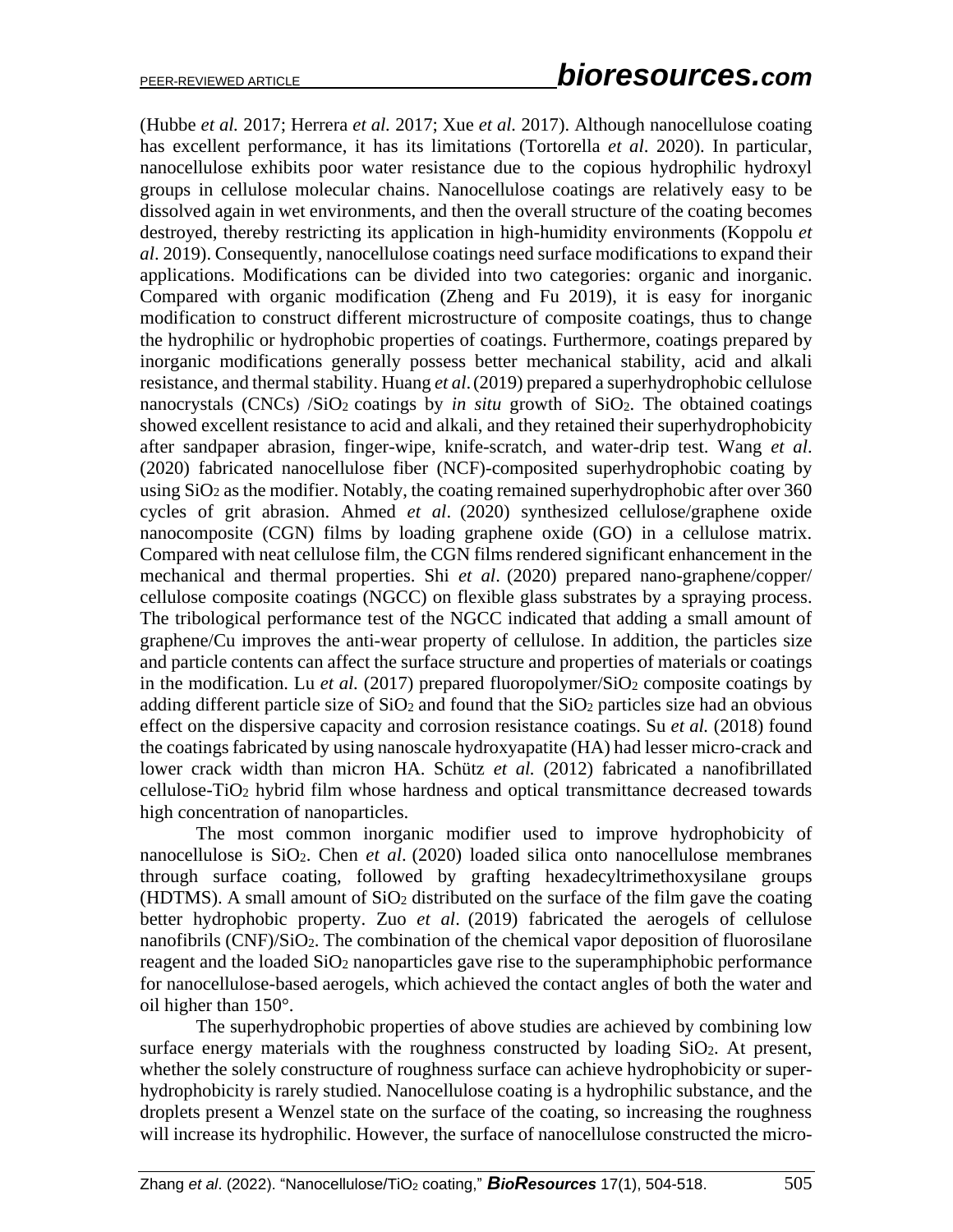nano mastoid structures by different methods to realize the transition from Wenzel state to Cassie state and finally led to hydrophobicity (Song and Rojas 2013).

The same as  $SiO<sub>2</sub>$ ,  $TiO<sub>2</sub>$  can change the hydrophilic or hydrophobic properties of cellulose materials or coatings. Kettunen *et al.* (2010) obtained hybrid TiO<sub>2</sub>/nanocellulose aerogels by freeze-drying and chemical vapor deposition. In the stable state, hybrid TiO2/nanocellulose aerogels shows water-repellent states which attributed to the formation of micro-nano structures. However, the missing roughness in microscale and nanoscale led to it showing water-superabsorbent states after UV illumination. Neelapala *et al*. (2017) successfully incorporated  $TiO<sub>2</sub>$  into cellulose acetate  $(CA)$  *via* phase inversion and then fabricated nanocomposite membranes. The addition of  $TiO<sub>2</sub>$  resulted in a decrease in finger-like projection and formed spongy structure, so the hydrophilicity of the CA membrane and the antifouling property significantly improved. Moreover,  $TiO<sub>2</sub>$  can endow nanocellulose coating with more additional properties due to its uniquely catalytic, chemically stable, light resistance, antibacterial and biocompatible properties (Ali *et al*. 2018). Galkina (2015) produced an antibacterial hybrid material for drug delivery applications by using TiO<sup>2</sup> chemically grafted onto cellulose nanofibers (CNF). Rathod *et*  al. (2018) prepared nanocellulose/TiO<sub>2</sub> composites by ultrasonic impregnation method for photodegradation of mefenamic acid (MEF). Garusinghe *et al*. (2018) prepared a photocatalytic composite by using polyamide-amine-epichlorohydrin (PAE) as wet strength agent and a retention aid to embed  $TiO<sub>2</sub>$  nanoparticles (NPs) into the microfibrillated cellulose (MFC) matrix in a simple two-step mixing process. Farshchi *et al*. (2019) prepared CMC/Gel/TiO2-Ag film through modifying carboxymethyl cellulose (CMC) with gelatin and TiO2-Ag nanoparticles. The synthesized film improved the photocatalytic activity. Nair *et al*. (2020) improved light absorption and photocatalytic activity of cellulose nanocrystals (CNCs) by growing TiO<sup>2</sup> nanorods (NRs) on CNCs by an *in-situ* growth method. The above works mainly focused on the photocatalytic or antibacterial properties of composite materials or coatings prepared by nanocellulose or its derivatives modified by TiO2. However, till now, changing the hydrophilia of nanocellulose coatings prepared by adopting  $TiO<sub>2</sub>$  to modify nanocellulose coatings has rarely been reported, especially cellulose nanowhiskers (CNWs) coating.

The objective of this paper was to change the hydrophilic character of CNWs coating by adopting  $TiO<sub>2</sub>$  to modify CNWs to have obtained the  $TiO<sub>2</sub>/CNW<sub>S</sub>$  coating in a facile, eco-friendly fabrication method. Firstly, CNWs as the raw materials were modified with  $TiO<sub>2</sub>$  in pure water condition to form a newly homogeneous  $TiO<sub>2</sub>/CNWs$  suspension. Thereafter, TiO<sub>2</sub>/CNWs composite suspension was coated onto the glass slides by dropcoating method. The influence of adopting the different additive amount or particle size of TiO<sup>2</sup> to modify CNWs coating on the hydrophilia properties of CNWs coating was investigated. In addition, the chemical states and structures, crystallinity and morphology of modified and unmodified CNWs or CNWs coating were characterized.

#### **EXPERIMENTAL**

#### **Materials**

Cellulose nanowhiskers (CNWs) with 2% solid content were purchased from Northern Century (Jiangsu) Cellulose Materials Co., Ltd. (Jiangsu, China). The rutile titanium dioxide nanoparticles (TiO<sub>2</sub>) with 30 nm diameters were provided by Dongguan Xinyu Chemical Co., Ltd. (Dongguan, China). The rutile titanium dioxide nanoparticles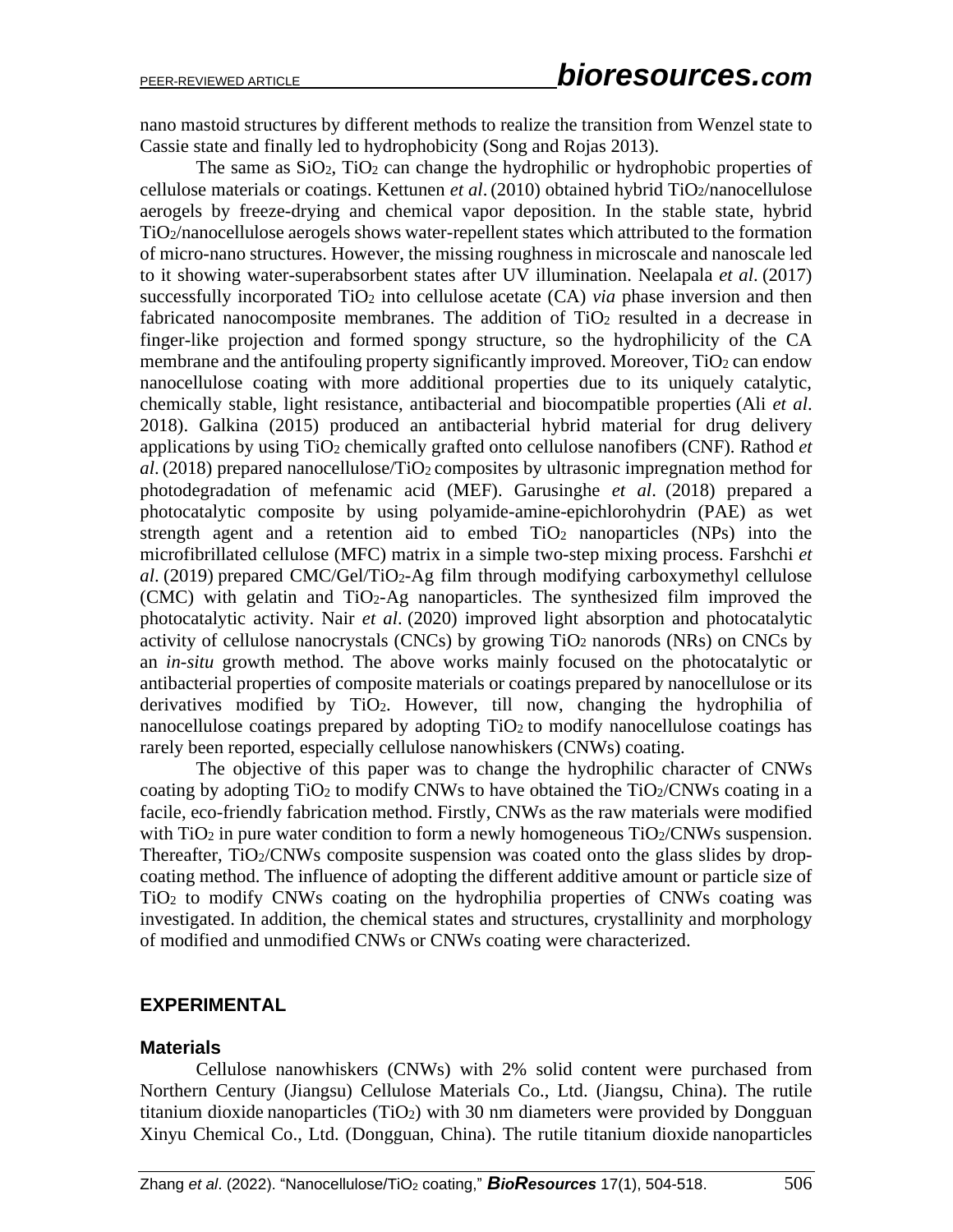(TiO2) with 74 μm diameters were provided by Guangdong Puburn Nanotechnology Co. Ltd. (Shaoguan, China). Deionized water (DI) was prepared in the laboratory. Glass slides  $(7.5 \text{ cm} \times 2.5 \text{ cm})$  was purchased from Hebei Dingsheng Longhua Experimental Instrument Co., Ltd. (Shijiazhuang, China). Silicon sheet  $(23 \text{ mm} \times 23 \text{ mm})$  was provided by Harbin Tebo Technology Co., Ltd. (Harbin, China).

# **Synthesis**

## *Preparation of the TiO2/CNWs composite suspension*

TiO<sub>2</sub> (74  $\mu$ m) in different additive amounts (0.06 wt%, 0.1 wt%, 0.2 wt%, and 0.3 wt% with respect to the CNWs (2 wt%)) was added to deionized water to form 50 mL of suspension and dispersed by the ultrasonic cleaners for 30 min, which obtained different concentrations of  $TiO<sub>2</sub>$  dispersion. Four groups of 50 g of CNWs were separately combined with deionized water to form 100 mL of suspension and heated in a water bath under magnetic stirring. When they were heated to 70 ℃, the previously prepared different concentrations of TiO<sup>2</sup> dispersion were added into them by dripping slowly for 1 h. Subsequently, the obtained four groups of  $TiO<sub>2</sub>/CNWs$  suspensions were magnetically stirred at 70 ℃ for 6 h. They continued to be stirred magnetically at room temperature for 12 h. In the end, the TiO2/CNWs composite suspensions were obtained and were denoted as S-1, S-2, S-3, and S-4 respectively. The pristine CNWs suspension was prepared under the same conditions without the presence of  $TiO<sub>2</sub>$  and was denoted as S-0.

In addition, four groups of  $TiO<sub>2</sub>/CNWs$  composite suspensions were prepared by changing TiO<sup>2</sup> particle size to 30 nm under the same conditions, where the additive quantity of TiO<sub>2</sub> were respectively 0.06 wt%, 0.1 wt%, 0.2 wt%, and 0.3 wt% relative to the CNWs (2 wt%), and were denoted as S-5, S-6, S-7, and S-8 respectively. The samples of S-0 and S-7 were vacuum-dried to obtain the solid contents of the suspensions for subsequent analysis and they were, respectively, denoted as CNWs and TiO2/CNWs.

## *Preparation of the TiO2/CNWs coating*

The above CNWs suspension and eight groups of  $TiO<sub>2</sub>/CNWs$  composite suspensions were respectively coated on glass slides by drop-coating method and dried at room temperature to obtain CNWs coating and TiO2/CNWs coatings. Meanwhile, the obtained CNWs coating and eight groups of TiO2/CNWs coatings were separately denoted as C-0, C-1, C-2, C-3, C-4, C-5, C-6, C-7, and C-8 correspond to the names of above suspensions. In the end, all coatings samples were used for subsequent analysis. All the above experimental samples are shown in Table 1.

| <b>Suspension samples</b> | Coating samples | TiO <sub>2</sub> (wt. <sub>%</sub> ) | The particle size of TiO <sub>2</sub> |
|---------------------------|-----------------|--------------------------------------|---------------------------------------|
| $S-0$                     | $C-0$           |                                      | ---                                   |
| $S-1$                     | $C-1$           | 0.06                                 | 74 µm                                 |
| $S-2$                     | $C-2$           | 0.1                                  | 74 µm                                 |
| $S-3$                     | $C-3$           | 0.2                                  | 74 µm                                 |
| $S-4$                     | $C-4$           | 0.3                                  | 74 µm                                 |
| $S-5$                     | $C-5$           | 0.06                                 | 30 nm                                 |
| $S-6$                     | $C-6$           | 0.1                                  | 30 nm                                 |
| $S-7$                     | $C-7$           | 0.2                                  | 30 nm                                 |
| $S-8$                     | $C-8$           | 0.3                                  | 30 nm                                 |

|  |  | Table 1. Experimental Samples |
|--|--|-------------------------------|
|--|--|-------------------------------|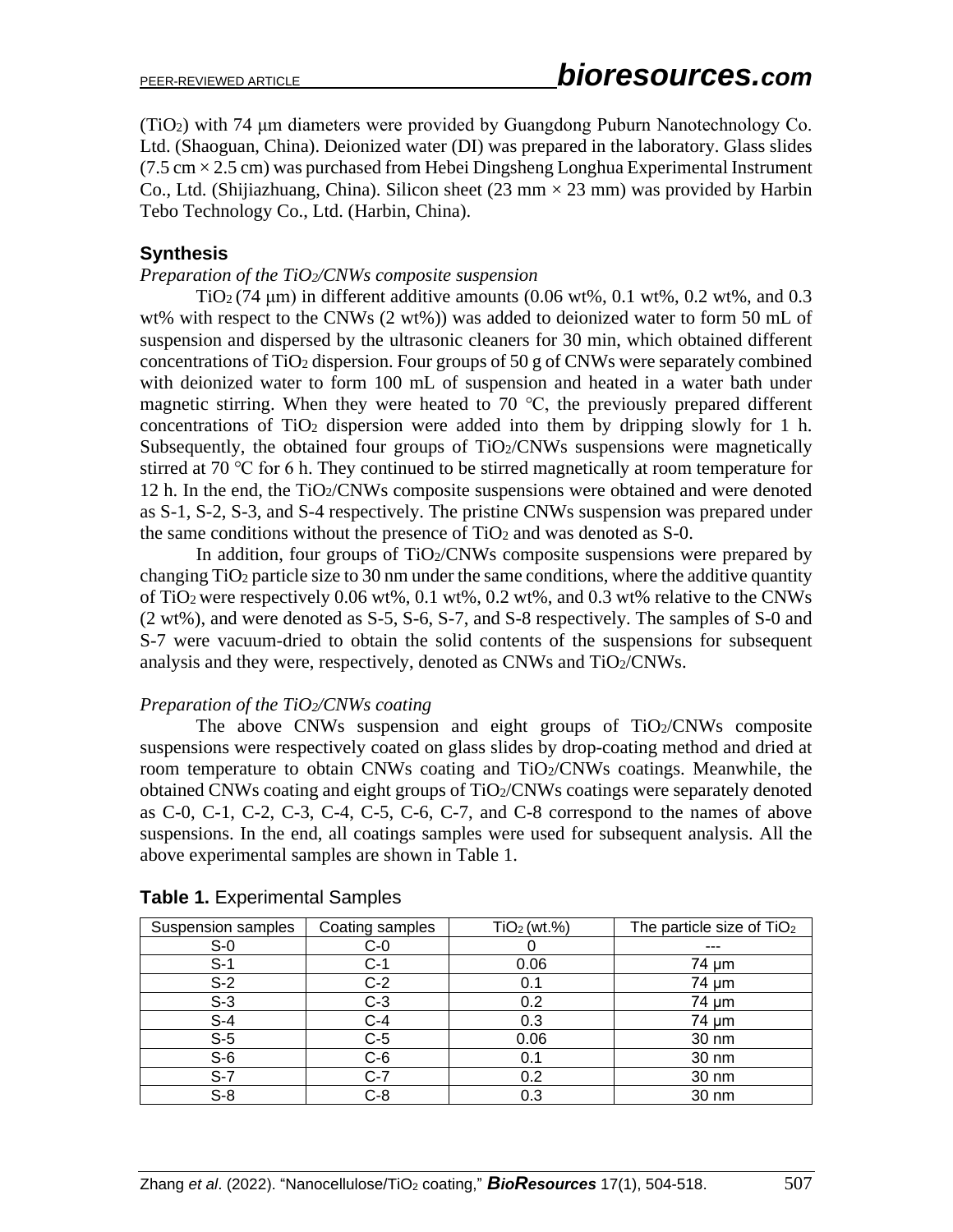#### **Characterizations**

### *Fourier infrared spectroscopy (FTIR) analysis*

To analyze changes in chemical structures, an infrared spectrometer (Thermo Scientific Nicolet iS5, Massachusetts, USA) was used to obtain infrared spectrums of TiO2,  $CNWs$ , and  $TiO<sub>2</sub>/CNWs$  by the KBr pressed-disk technique. Before FTIR analysis, these samples were dried to eliminate the influence of the broad water peak. During the FTIR analysis, the background and every sample were scanned for 32 times at a speed of 0.2 cm/s from 400 to 4000 cm<sup>-1</sup>. The resolution was set to 4 cm<sup>-1</sup>.

#### *Scanning electron microscopy (SEM) analysis*

The topographies and surface microstructures of CNWs coating and TiO2/CNWs coatings were explored with SEM (Zeiss Sigma 300, Jena, Germany). Prior to testing, the samples were cut into appropriate sizes and sprayed with a thin layer of gold.

#### *Atomic force microscope (AFM) analysis*

The morphologies of CNWs coating and  $TiO<sub>2</sub>/CNW<sub>S</sub>$  coatings were studied by an AFM (Bruker Dimension Icon, Madison, USA). Before testing, the suspension of CNWs and TiO2/CNWs were dripped onto two pieces of thin silicon sheet. They were dried at room temperature for the AFM measurement.

#### *X-ray photoelectron spectroscopy (XPS) analysis*

The elements and chemical states of CNWs and TiO2/CNWs were measured by XPS (Escalab Xi+, Massachusetts, USA).

## *X-ray diffraction (XRD) analysis*

An X-ray diffractometer (XD-2 diffractometer, Beijing Puxi Company, Beijing, China) was used to investigate the changes in the crystal structures between CNWs and TiO<sub>2</sub>/CNWs. The instrument was equipped with CuKa radiation ( $\lambda$ =1.5406Å). The operating voltage was 40 kV, and the current was 300 mA. The data were collected within the 2 $\theta$  range from 10° to 80° with a scan speed of 2°/min. The crystallinity index (Crt%) was obtained using Eq. 1,

$$
Crt\% = \frac{I_{200} - I_{\text{am}}}{I_{200}} \cdot 100\%
$$
 (1)

where *I<sup>200</sup>* represents the diffraction intensity of the (200) plane, and *Iam* is the amorphous area for minimum intensity between (110) and (200) plane (Dai *et al*. 2018).

#### *Water contact angle (WCA) analysis*

The water contact angles of CNWs coating and  $TiO<sub>2</sub>/CNW<sub>S</sub>$  coatings were measured with a contact angle analyzer (Dataphysics DCAT21, Stuttgart, Germany). Samples were placed on a contact angle analyzer, and 5 μL of distilled water was dripped onto the surface of a sample. The contact angle between the water droplet and the sample surface was recorded. For each sample, the final contact angle value was the average value of three results obtained at three different places of the same sample surface.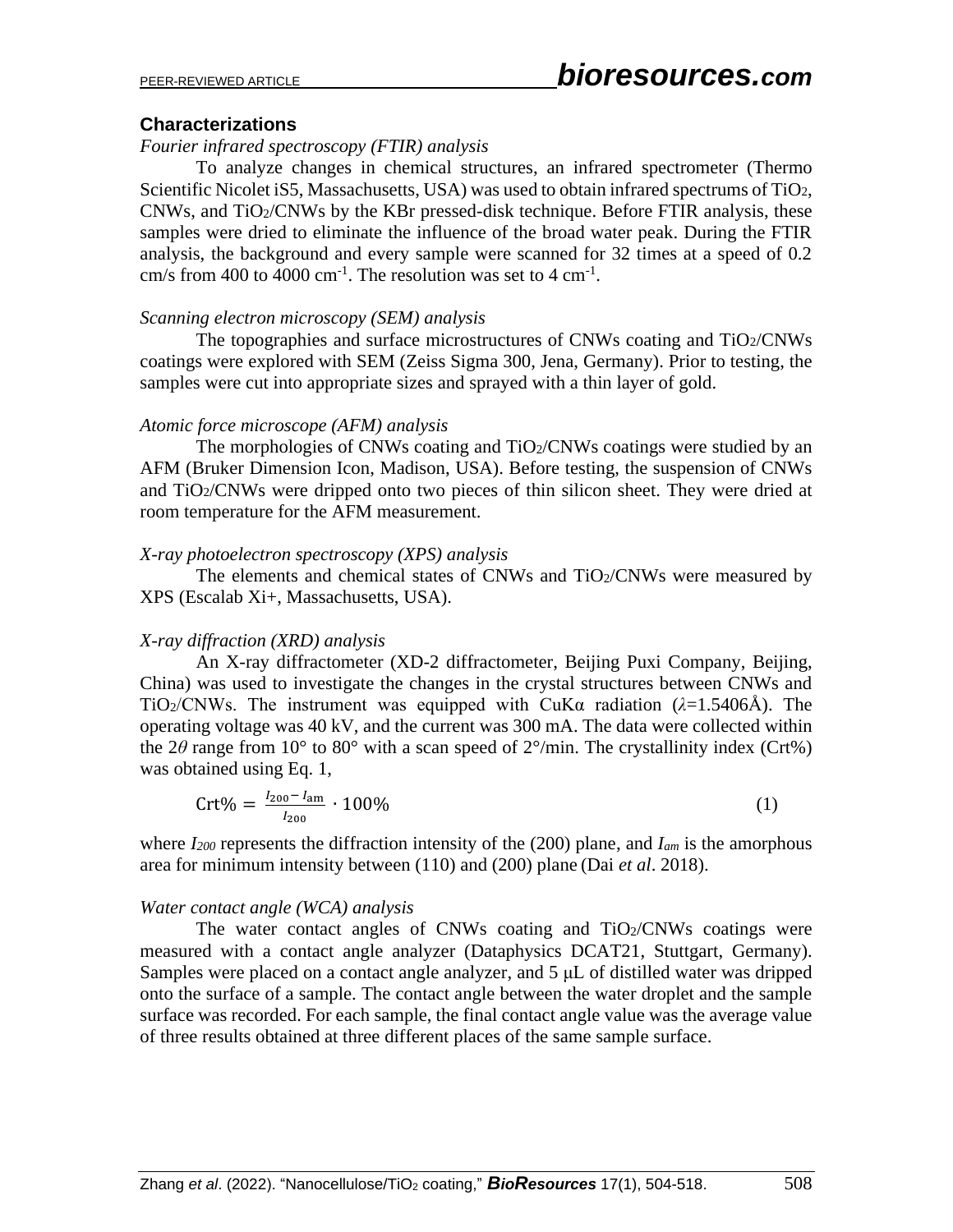# **RESULTS AND DISCUSSION**

# **FTIR Spectroscopy Analysis**

The FTIR physicochemical analysis of TiO<sub>2</sub>, CNWs, and TiO<sub>2</sub>/CNWs is illustrated in Fig. 1. For CNWs (Fig. 1b), a broad characteristic peak was seen at 3379 cm<sup>-1</sup>, which indicates the stretching vibration of the O-H bond. The peak appearing at  $1650 \text{ cm}^{-1}$  is associated with the O-H bending of the adsorbed water. The peaks at 1429 and 1373 cm<sup>-1</sup> are attributed to the bending vibration absorption of C-H bond of methyl and methylene, respectively. The peak appearing at  $1061 \text{ cm}^{-1}$  is associated with the stretching vibration of the C-O bond. The sharper and narrower peak appearing near  $897 \text{ cm}^{-1}$  is caused by the stretching vibration of the β-glucoside bond (Arularasu *et al*. 2020). Comparing with the spectra of CNWs, there was no other new characteristic absorption peak for TiO2/CNWs (Fig. 1c), aside from two peaks at  $423 \text{ cm}^{-1}$  and  $647 \text{ cm}^{-1}$ , which are the characteristic absorbance peaks of TiO<sub>2</sub> (Fig. 1a) (Zhang *et al.* 2019). These results indicate that  $TiO<sub>2</sub>$ successfully was loaded on CNWs, but the addition of  $TiO<sub>2</sub>$  caused no significant chemical reaction with CNWs. TiO<sub>2</sub> was only physically dispersed in CNWs.



Fig. 1. FTIR spectra of (a) TiO<sub>2</sub>, (b) CNWs and (c) TiO<sub>2</sub>/CNWs

# **SEM Analysis**

Figure 2 shows SEM images of C-0, C-3, and C-7. As shown in Fig. 2a, the surfaces of pure CNWs coating were very smooth and flat at low magnification.



**Fig. 2.** SEM images of (a) C-0, C-3 and (b) C-7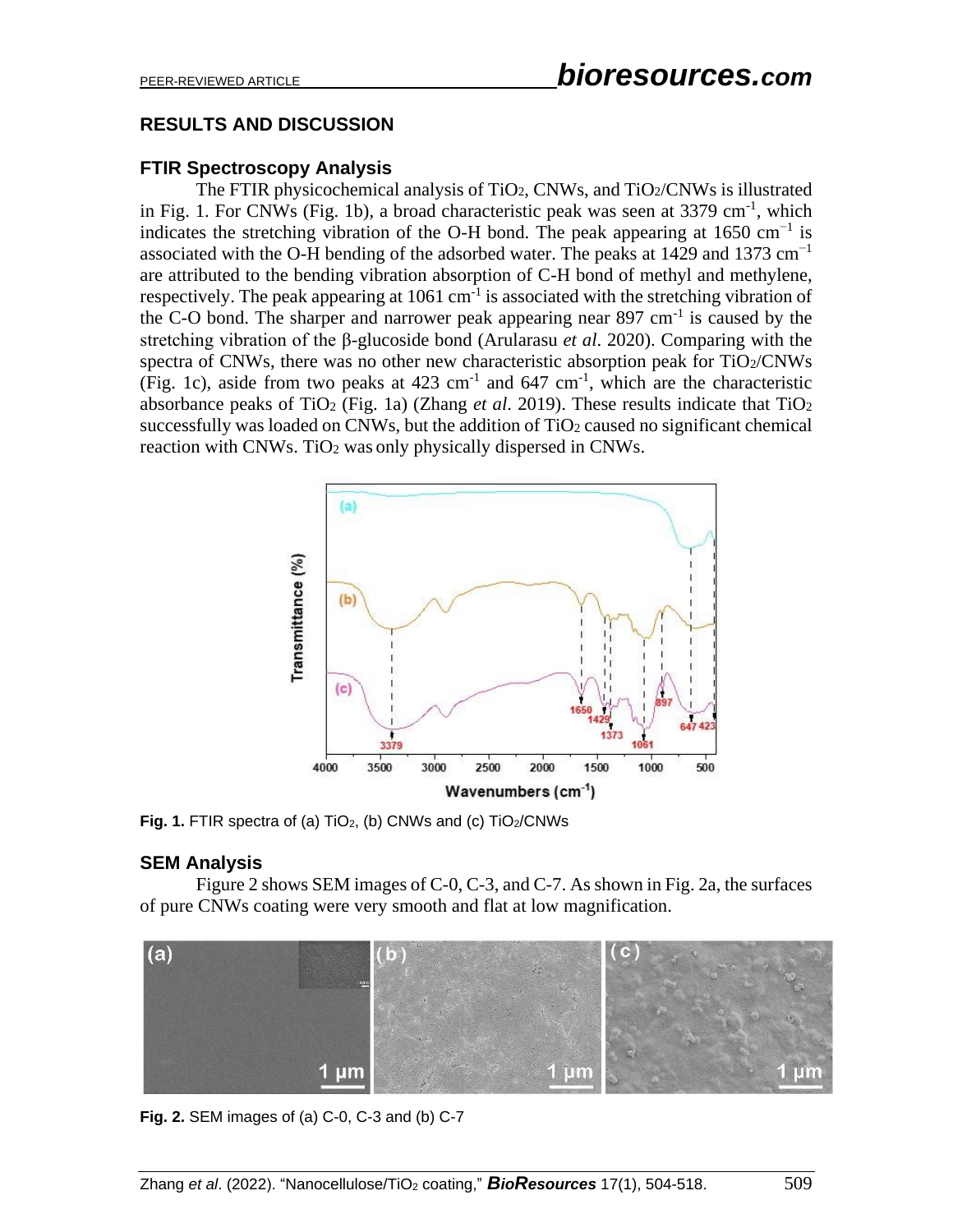It can be seen from Fig. 2b that  $TiO<sub>2</sub>$  particles were aggregated and the surface roughness of coating increased. Furthermore, the coating slightly cracked. However, in the surface morphology of C-7 (Fig. 2c), the  $TiO<sub>2</sub>$  particles are relatively evenly distributed in the coating. Most TiO<sup>2</sup> particles wrapped under the CNWs coating, and solely small amounts are exposed on the surface of the CNWs randomly. Moreover, the rough structure of coating was more obvious.

# **XPS Analysis**

Figure 3a shows XPS spectra of the CNWs and  $TiO<sub>2</sub>/CNWs$  and Fig. 3b shows the corresponding high-resolution spectra of O1s. Moreover, Table 2 provides the elemental contents analysis of the corresponding CNWs and TiO2/CNWs.

| Samples                | <b>Elemental Contents</b> |       |       |
|------------------------|---------------------------|-------|-------|
|                        | ን (%)                     | (% )  | (%    |
| CNWs                   | 59.05                     | 40.95 | $---$ |
| TiO <sub>2</sub> /CNWs | .58<br>57                 | 76    | 0.65  |

**Table 2.** Elemental Contents of CNWs and TiO<sub>2</sub>/CNWs

As shown in Fig. 3(a), the characteristic signals of C1s and O1s correspond to 284.80 and 531.21 eV, respectively (Chen *et al*. 2020). In addition, very small characteristic signals of Ti2p correspond to 456.96 eV in TiO2/CNWs (Pisarek *et al*. 2020). These results indicate that the addition of  $TiO<sub>2</sub>$  was very little. This is also demonstrated in Table 2. Comparing with CNWs, TiO<sub>2</sub>/CNWs has an extra element of Ti which accounted for 0.65%. Moreover, Fig.3(b) exhibits the O1s spectrum of CNWs and  $TiO_2/CNWs$ . It can be observed that the main characteristic peaks corresponded to C-O-H (532.50 eV) (Eleutério *et al*. 2020) and C-O (531.51 eV) (Landoulsi *et al*. 2016)in CNWs, respectively. There is an additional characteristic peak correspond to Ti-O-Ti (529.16 eV)(Pisarek *et al*. 2020) in TiO2/CNWs. But that chemical environment of O atoms had not changed. These findings indicate that  $TiO<sub>2</sub>$  was present in the organic system of CNWs by physical blending instead of chemical action. The result of analysis is consistent with the abovementioned FTIR analysis.



Fig. 3. (a)XPS spectra of CNWs and TiO<sub>2</sub>/CNWs, (b) the corresponding high-resolution spectra of O1s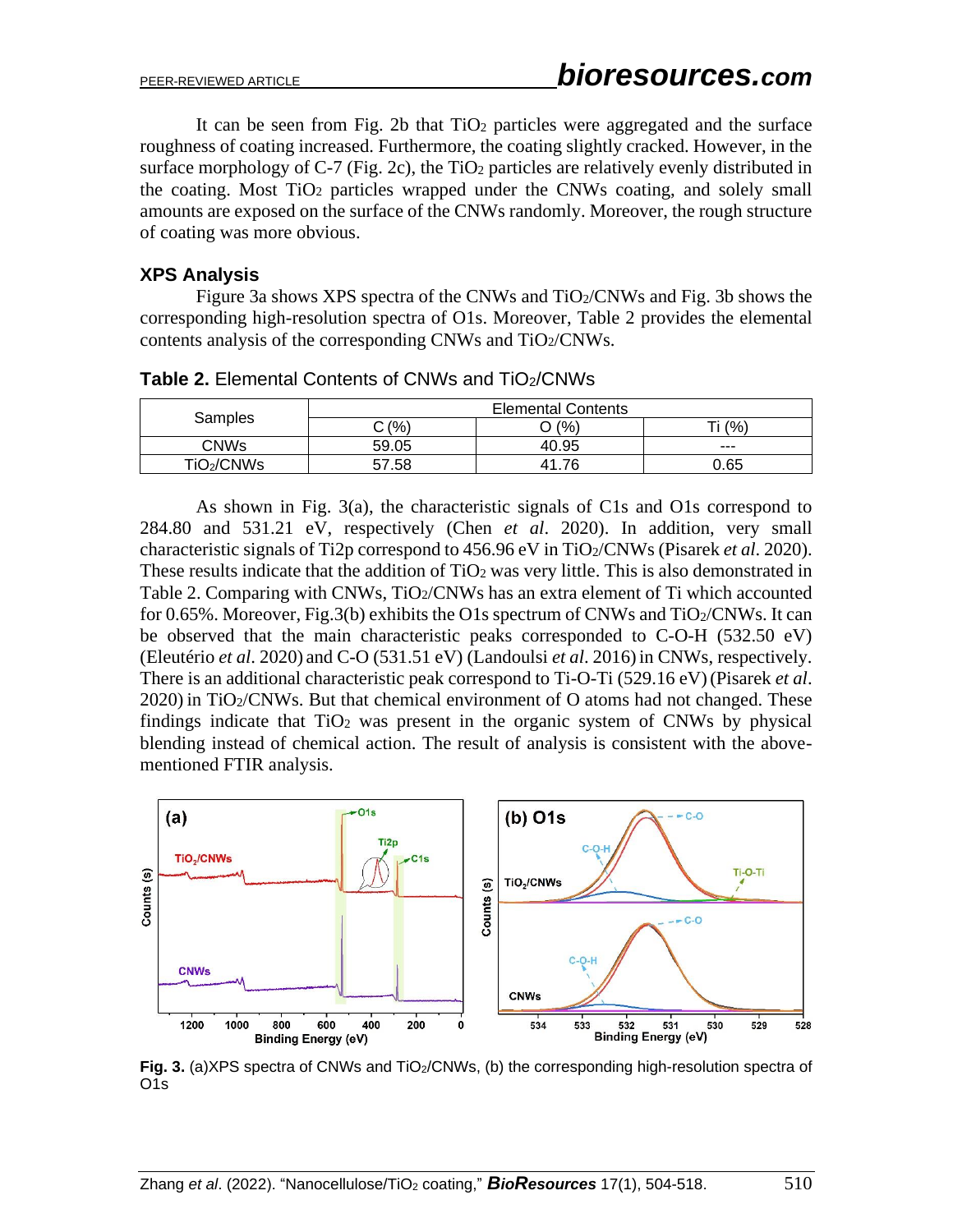# **XRD Analysis**

Figure 4 shows the XRD spectra of TiO<sub>2</sub>, CNWs, and TiO<sub>2</sub>/CNWs. Three strong diffraction peaks at 16.5°, 22.4°, and 34.4° in the XRD spectrum of the CNWs correspond to the (110), (200), and (004) planes, respectively, of cellulose crystals (Mhd Haniffa *et al*.  $2017$ ). As shown in the XRD spectrum of the TiO $2/CNWs$ , this sample retained the characteristic peaks of  $TiO<sub>2</sub>$  and CNWs. The two characteristic peaks of the CNWs were weakened in intensity, which may be attributed to the change in the amount of CNWs. These observations clearly indicate that  $TiO<sub>2</sub>$  physically combined with the CNWs. Because there were no chemical interactions between them, the  $TiO<sub>2</sub>$  did not change the CNWs physical characteristics. Using these XRD data, the crystallinity values of CNWs and TiO2/CNWs were calculated as 79.67% and 84.89%, respectively. These data indicate that the addition of TiO<sub>2</sub> increased the crystallinity of CNWs.



**Fig. 4.** XRD spectra of (a) TiO<sub>2</sub>, (b) CNWs and (c) TiO<sub>2</sub>/CNWs

# **AFM Analysis**

Figure 5 shows AFM images of all coatings samples. The distribution of  $TiO<sub>2</sub>$  in the coating of each sample can be seen from these images. When the particle size of  $TiO<sub>2</sub>$ was 74 μm, the TiO2 particles were evenly distributed in the coating with the increased addition of TiO<sub>2</sub> within the range of 0 to 0.1wt% (Fig.5a, 5b and 5c). However, when the additive amount of  $TiO<sub>2</sub>$  exceeded 0.1 wt%, the  $TiO<sub>2</sub>$  particles were unevenly distributed in the coating with the increased addition of  $TiO<sub>2</sub>$  (Fig.5d and 5e). The distribution of 30 nm TiO<sub>2</sub> seemed to be similar to74  $\mu$ m TiO<sub>2</sub>, whereas the additive amount of TiO<sub>2</sub> exceeded 0.2 wt% began to unevenly distribute (Fig.5f, 5g, 5h, and 5i). In addition, comparing with 74  $\mu$ m TiO<sub>2</sub>, 30 nm TiO<sub>2</sub> was relatively uniformly distributed in the coating. This may be attributed to the tendency for excessive  $TiO<sub>2</sub>$  particles to aggregate (Garusinghe *et al*. 2018) and the larger particle size led to more aggregation, which is in line with the above-mentioned SEM analysis.

Furthermore, it can be seen from Fig. 5 that the addition of  $TiO<sub>2</sub>$  affected the surface roughness  $(R_q)$  of the CNWs coating. According to the data of  $R_q$  obtained by analysis, the relation curves of  $R_q$  changing with the increased addition of TiO<sub>2</sub> were drawn in Fig. 6.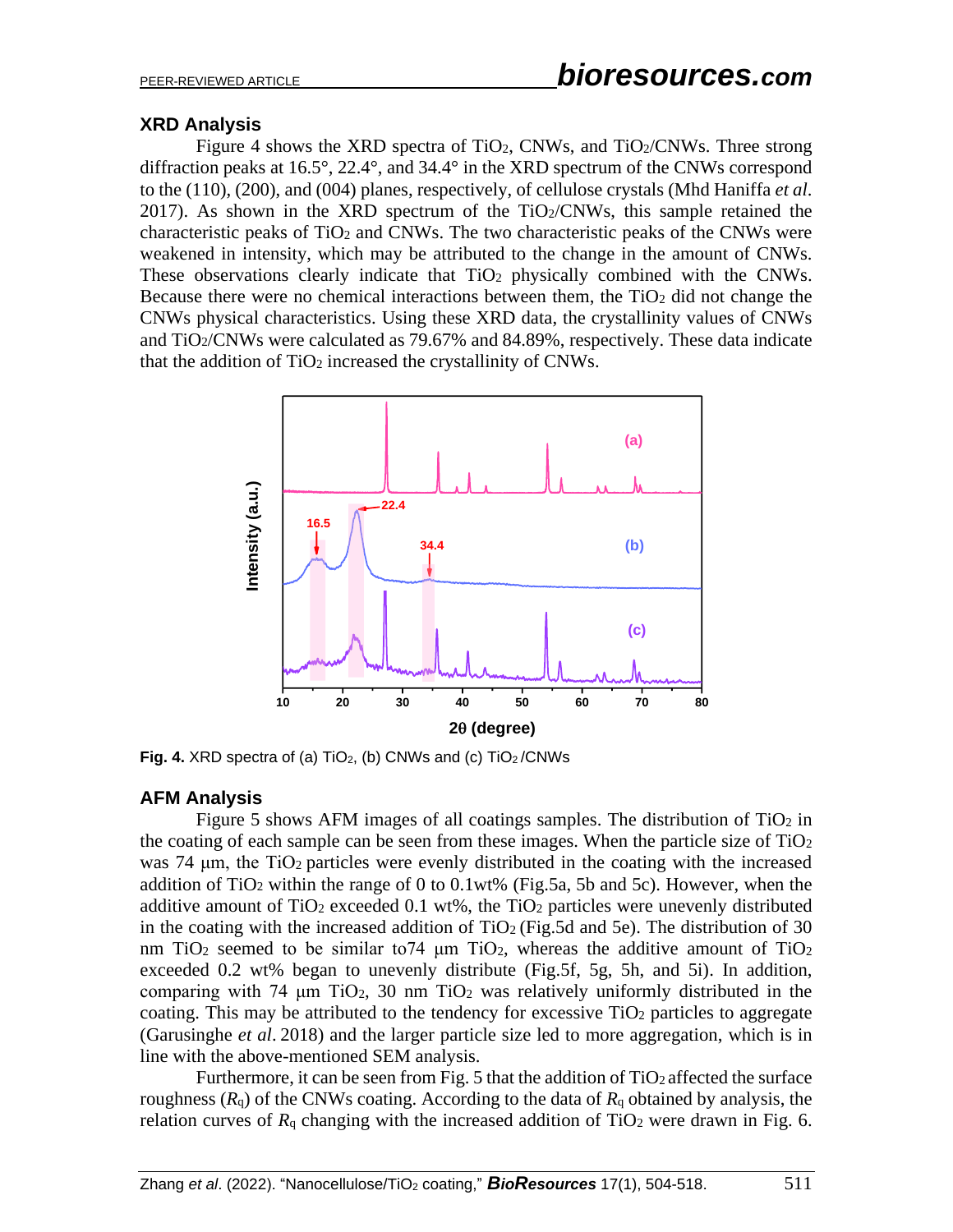Fig. 5 and 6 indicated that the addition of  $TiO<sub>2</sub>$  led to increase the roughness of coating. As shown in Fig. 5 and Fig.  $6(a)$ , when the particle size of TiO<sub>2</sub> was 30 nm, the coatings were present as micro-nanoscale mastoid structures. Moreover, the *R*<sub>q</sub> of the TiO<sub>2</sub>/CNWs coating increased with the increased addition of  $TiO<sub>2</sub>$  within the range of 0 to 0.2 wt%; however it decreased with the increased addition of  $TiO<sub>2</sub>$  within the range of 0.2 to 0.3 wt%. When the additive amount of TiO<sub>2</sub> was 0.2 wt%, the  $R_q$  of the TiO<sub>2</sub>/CNWs coating reached the maximum (135 nm).



**Fig. 5.** AFM images of (a) C-0, (b) C-1, (c) C-2, (d) C-3, (e) C-4, (f) C-5, (g) C-6, (h) C-7, and (i) C-8



**Fig. 6.** Influence of different additive amounts of (a) TiO<sup>2</sup> (30 nm) and (b) TiO<sup>2</sup> (74 μm) on the *R*<sup>q</sup> of the TiO<sub>2</sub>/CNWs coating

As shown in Fig. 5 and Fig. 6(b), when the particle size of TiO<sub>2</sub> was 74  $\mu$ m, the micro-nanoscale mastoid structures also can be found in C-1 and C-2. However, other coatings only existed as a nanoscale structure. Moreover, the  $R_q$  of the TiO<sub>2</sub>/CNWs coating increased with the increased addition of  $TiO<sub>2</sub>$  at the range of 0 to 0.1 wt%; however it decreased with the increased addition of  $TiO<sub>2</sub>$  within the range of 0.1 to 0.3 wt%. When the additive amount of TiO<sub>2</sub> was 0.1 wt%, the  $R_q$  of the TiO<sub>2</sub>/CNWs coating reached the maximum (103 nm). In addition, when the additive amount of TiO<sub>2</sub> was the same, the  $R<sub>q</sub>$ of the TiO<sub>2</sub>/CNWs coating prepared by TiO<sub>2</sub> (30 nm) was higher than TiO<sub>2</sub> (74  $\mu$ m). For example, the  $R_q$  of C-7 (135 nm) was higher than that of C-3 (97.8 nm), which is in line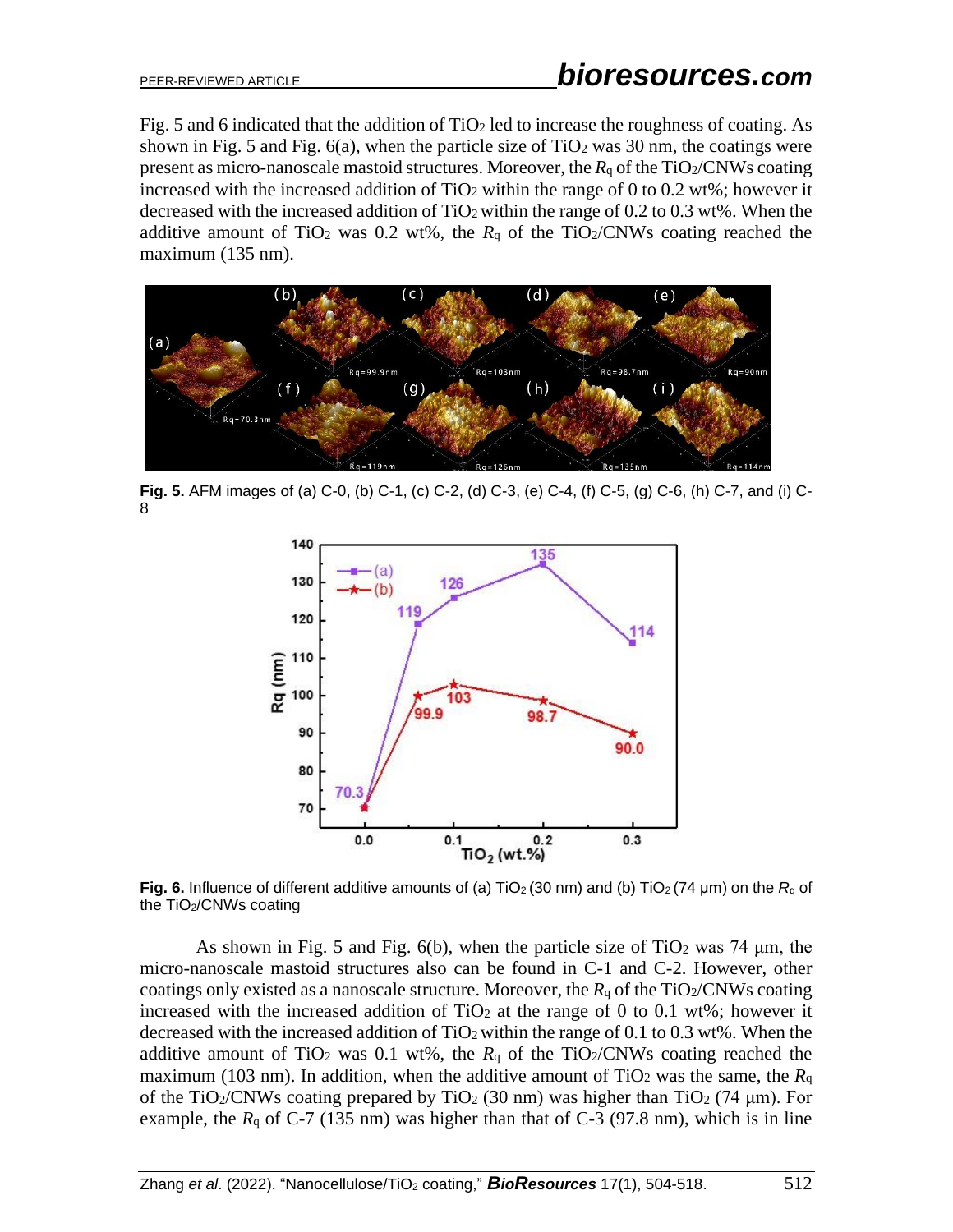with the above-mentioned SEM analysis. Therefore, the additive amount and particle size of TiO<sub>2</sub> can affect the  $R_q$  of the TiO<sub>2</sub>/CNWs coating, which may be attributed to that most TiO<sup>2</sup> evenly distributed and was wrapped under the surface of the CNWs coating when the addition dosage of TiO<sub>2</sub> was small, so the  $R_q$  increased slightly. With the further increase of TiO2, different concave-convex structure was formed, so the *R*<sup>q</sup> continued to increase. However, excessive TiO<sup>2</sup> led to aggregates, which could not be completely wrapped under the surface of the coating. Meanwhile, the coating cracked and finally the  $R_q$  decreased (Wu *et al*. 2019).

# **Water Contact Angle Analysis**

The hydrophilicity characteristics of all coating samples were assessed based on their water contact angles. When the particle size of  $TiO<sub>2</sub>$  was 30 nm or 74  $\mu$ m, the results of the influence of different additive amounts of  $TiO<sub>2</sub>$  on the WCA of the  $TiO<sub>2</sub>/CNWs$ coating are shown in Fig. 7. The images of the WCA of C-0, C-3, and C-7 are shown in Fig. 8.



**Fig. 7.** Influence of different additive amounts of (a)TiO<sub>2</sub> (30 nm) and (b) TiO<sub>2</sub> (74 µm) on the WCA of the TiO2/CNWs coating

When a water droplet was placed on the CNWs coating, the water droplet spread immediately and penetrated the inside of the coating, resulting in softening of the CNWs coating. The WCA of the CNWs coating was 58.1° (Fig. 8a), which implies that the CNWs coating is hydrophilic and can be easily destroyed by aqueous solutions. As shown in Fig. 7(a), when the particle size of TiO<sub>2</sub> was 30 nm, the WCA of the TiO<sub>2</sub>/CNWs coating increased with the increased addition of  $TiO<sub>2</sub>$  within the range of 0 to 0.2 wt%; however it decreased with the increased addition of  $TiO<sub>2</sub>$  within the range of 0.2 to 0.3 wt%. When the additive amount of TiO<sub>2</sub> was 0.2 wt%, the WCA of the TiO<sub>2</sub>/CNWs coating reached a maximum, which means that the hydrophilicity was at a minimum. Meanwhile, the WCA of all TiO2/CNWs coating was higher than the CNWs coating. The variation trend of the WCA was the same as for the  $R_q$  of the coating in the AFM analysis. This may be attributed to the surface formed the micro-nanoscale mastoid structures. A hierarchical surface roughness makes the surface more hydrophobic than that a nonhierarchical roughness. Owing to the hydrophilic nature of the surface of  $TiO<sub>2</sub>/CNW<sub>S</sub>$  coating, however, the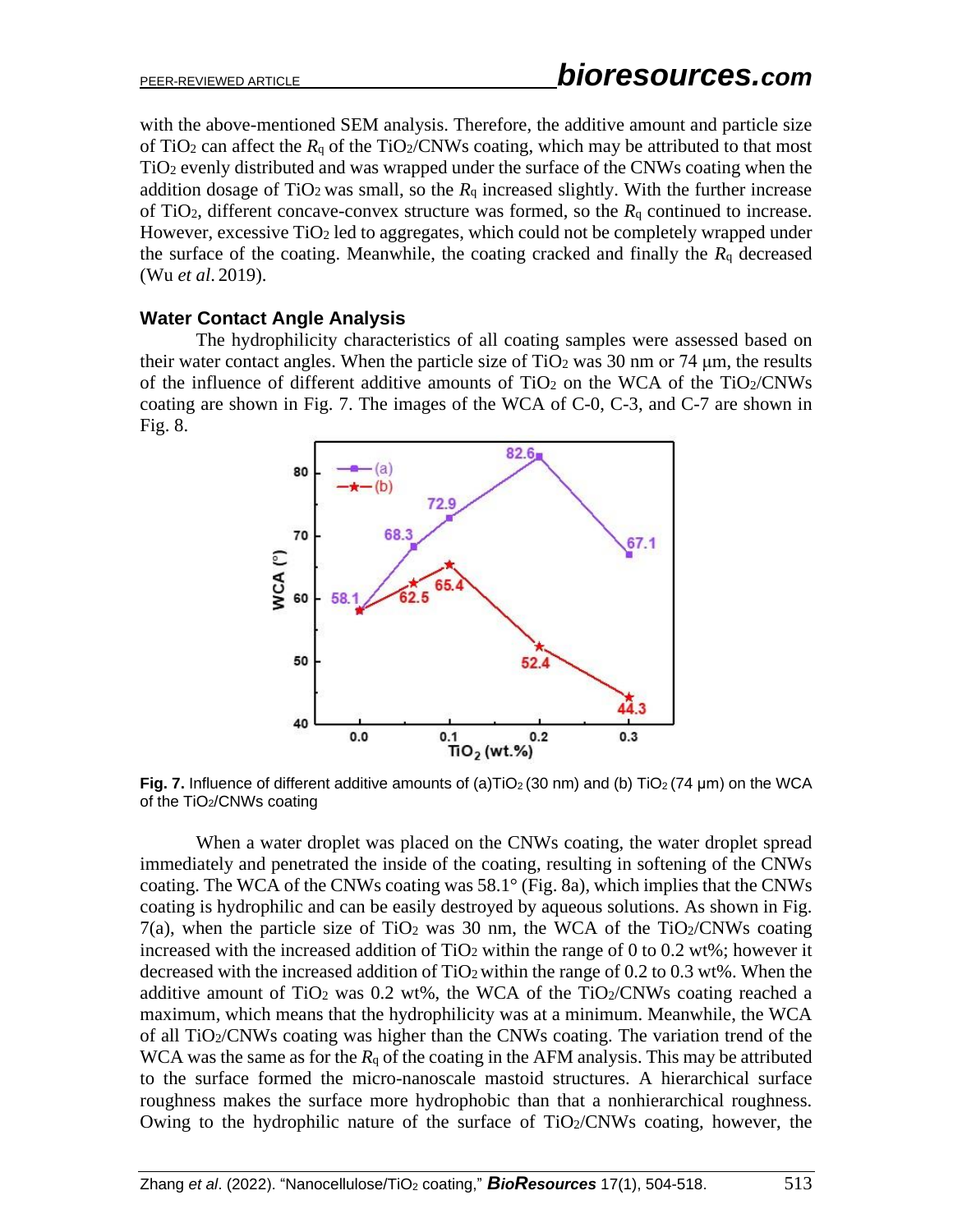droplets on the surfaces with hierarchical roughnesses ending up being in the Wenzel states (Kwon *et al.* 2018). As shown in Fig. 7(b), when the particle size of TiO<sub>2</sub> was 74  $\mu$ m, adding  $TiO<sub>2</sub>$  to the CNWs coating can change the WCA of the CNWs coating. The WCA of the TiO $2/CNWs$  coating increased with the increased addition of TiO $2$  within the range of 0 to 0.1 wt% and they were higher than the CNWs coating; however it decreased with the increased addition of  $TiO<sub>2</sub>$  at the range of 0.1 to 0.3 wt% and they were lower than the CNWs coating, which may be attributed to the surface of C-3 and C-4 only forming the nanoscale roughness, so the surface of coating remains Wenzel state and finally increased the roughness led to increase of hydrophilicity. When the additive amount of  $TiO<sub>2</sub>$  was 0.1 wt%, the WCA of the TiO $2/CNWs$  coating reached a maximum, meaning that the hydrophilicity was at a minimum. The variation trend of the WCA was the same as for the  $R<sub>q</sub>$  of the coating in the AFM analysis. In addition, when the additive amount of TiO<sub>2</sub> was the same, the WCA of the TiO<sub>2</sub>/CNWs coating prepared by TiO<sub>2</sub> (30 nm) was higher than that of TiO<sub>2</sub> (74  $\mu$ m). For example, when the additive amount of TiO<sub>2</sub> was 0.2 wt.%, the particle size of TiO<sub>2</sub> was 30 nm, the WCA of the obtained C-7 was  $82.1^\circ$  (Fig. 8c). However, when the particle size of TiO<sub>2</sub> was 74  $\mu$ m, the WCA of the obtained C-3 was 52.4° (Fig. 8b). Meanwhile, the WCA of C-7 was maximized in all samples. The results are consistent with that of  $R_q$  of the coating in the AFM analysis. The above results indicated that the changes of the hydrophilia of the obtained  $TiO<sub>2</sub>/CNW<sub>S</sub>$  coating might be attributed to the changes in the  $R_q$  of the coating, the distribution of  $TiO<sub>2</sub>$  in the coating and integrity of the coating, as well as the forming the micro-nanoscale mastoid structures. Therefore, changing the additive amount and particle size of  $TiO<sub>2</sub>$  can change the hydrophilia of the obtained TiO2/CNWs coating.



**Fig. 8.** Images of the WCA of (a) C-0, (b) C-3, and (c) C-7

# **CONCLUSIONS**

- 1. Coating materials comprised of titanium dioxide particles and cellulose nanowhiskers  $(TiO<sub>2</sub>/CNWs)$  were successfully formed by adopting  $TiO<sub>2</sub>$  to modify CNWs.
- 2. Different additive amounts and particle sizes of TiO<sup>2</sup> were found to have different effects on the surface structure and the water contact angle (WCA) of the coatings that is say the hydrophilic of the coatings. The hydrophilic character of the obtained TiO<sub>2</sub>/CNWs coating was affected by the  $R_q$  of the coating, the distribution of TiO<sub>2</sub> in the coating, integrity of the coating, as well as the forming the micro-nanoscale mastoid structures. In addition, when the particle size of  $TiO<sub>2</sub>$  was 30 nm and the additive amount of TiO<sub>2</sub> was  $0.2$  wt%, the TiO<sub>2</sub> particles were relatively evenly distributed in obtained TiO2/CNWs coating and formed the micro-nanoscale roughness structures, the Rq of the coating reached the maximum and was 135 nm, as well as the WCA of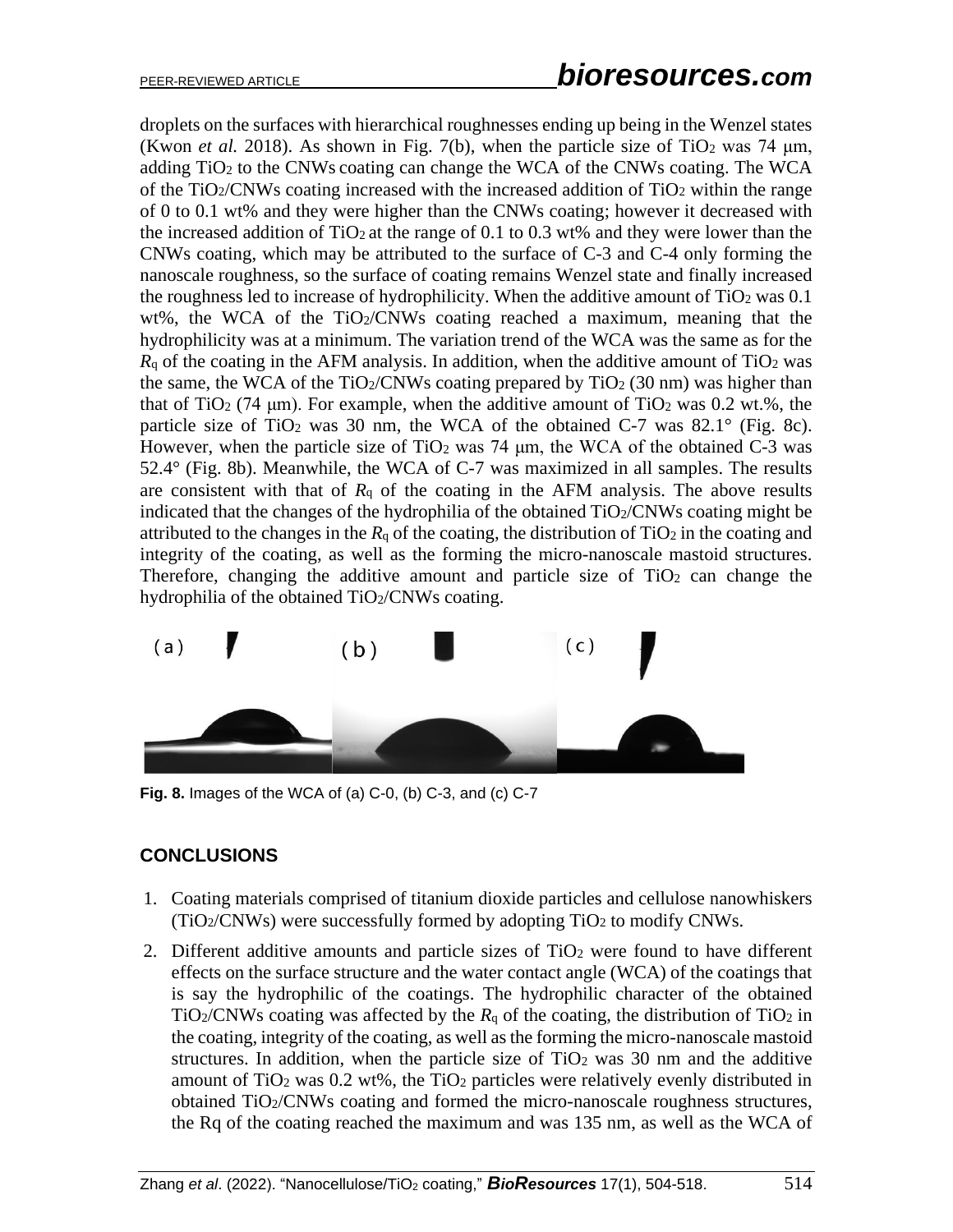the coating reached the maximum and was 82.1°, meaning that the hydrophilicity was at a minimum.

- 3. The results of XRD exhibited that the addition of  $TiO<sub>2</sub>$  improved the crystallinity of CNWs from 79.67% to 84.89%.
- 4. The FTIR and XPS results confirmed that TiO<sub>2</sub> was only physically dispersed in CNWs instead of having significant chemical reaction with CNWs.

# **ACKNOWLEDGMENTS**

The authors are grateful for the support of the Key Project of Education Department of Hunan Province, Grant No.19A521 and the Special Project of Department of Science and Technology of Guangdong Province, Grant No. GDKTP2020019900.

## **Conflicts of Interest**

There is no conflict to declare.

# **REFERENCES CITED**

- Abitbol, T., Rivkin, A., Cao, Y., Nevo, Y., Abraham, E., Ben-Shalom, T., Lapidot, S., and Shoseyov, O. (2016). "Nanocellulose, a tiny fiber with huge applications," *Curr. Opin. Biotechnol.* 39, 76-88. DOI: 10.1016/j.copbio.2016.01.002
- Ahmed, A., Adak, B., Bansala, T., and Mukhopadhyay, S. (2020). "Green solvent processed cellulose/graphene oxide nanocomposite films with superior mechanical, thermal, and ultraviolet shielding properties," *ACS Appl. Mater. Inter.* 12(1), 1687- 1697. DOI: 10.1021/acsami.9b19686
- Ali, I., Suhail, M., Alothman, Z. A., and Alwarthan, A. (2018). "Recent advances in syntheses, properties and applications of TiO<sub>2</sub> nanostructures," *RSC Adv.* 8, 30125-30147. DOI: 10.1039/c8ra06517a
- Arularasu, M. V., Harb, M., and Sundaram, R. (2020). "Synthesis and characterization of cellulose/TiO2 nanocomposite: Evaluation of in vitro antibacterial and in silico molecular docking studies," *Carbohydr. Polym.* 249, 116868. DOI: 10.1016/j.carbpol.2020.116868
- Borsoi, C., Zimmernnam, M. V. G., Zattera, A. J., Santana, R. M. C., and Ferreira, C. A. (2016). "Thermal degradation behavior of cellulose nanofibers and nanowhiskers," *J. Therm. Anal. Calorim.* 126, 1867-1878. DOI: 10.1007/s10973-016-5653-x
- Chen, Q. F., Xiong, J. Y., Chen, G. X., and Tan, T. Y. (2020). "Preparation and characterization of highly transparent hydrophobic nanocellulose film using corn husks as main material," *Int. J. Biol. Macromol.* 158, 781-789. DOI: 10.1016/j.ijbiomac.2020.04.250
- Čolić, M., Tomić, S., and Bekić, M. (2020). "Immunological aspects of nanocellulose," *Immunol. Lett.* 222, 80-89. DOI: 10.1016/j.imlet.2020.04.004.
- Dai, H., Ou, S., Huang, Y., and Huang, H. H. (2018). "Utilization of pineapple peel for production of nanocellulose and film application," *Cellulose* 25, 1743-1756. DOI: 10.1007/s10570-018-1671-0
- Eleutério, T., Sério, S., Teodoro, O. M. N. D., Bundaleski, N., and Vasconcelos, H. C.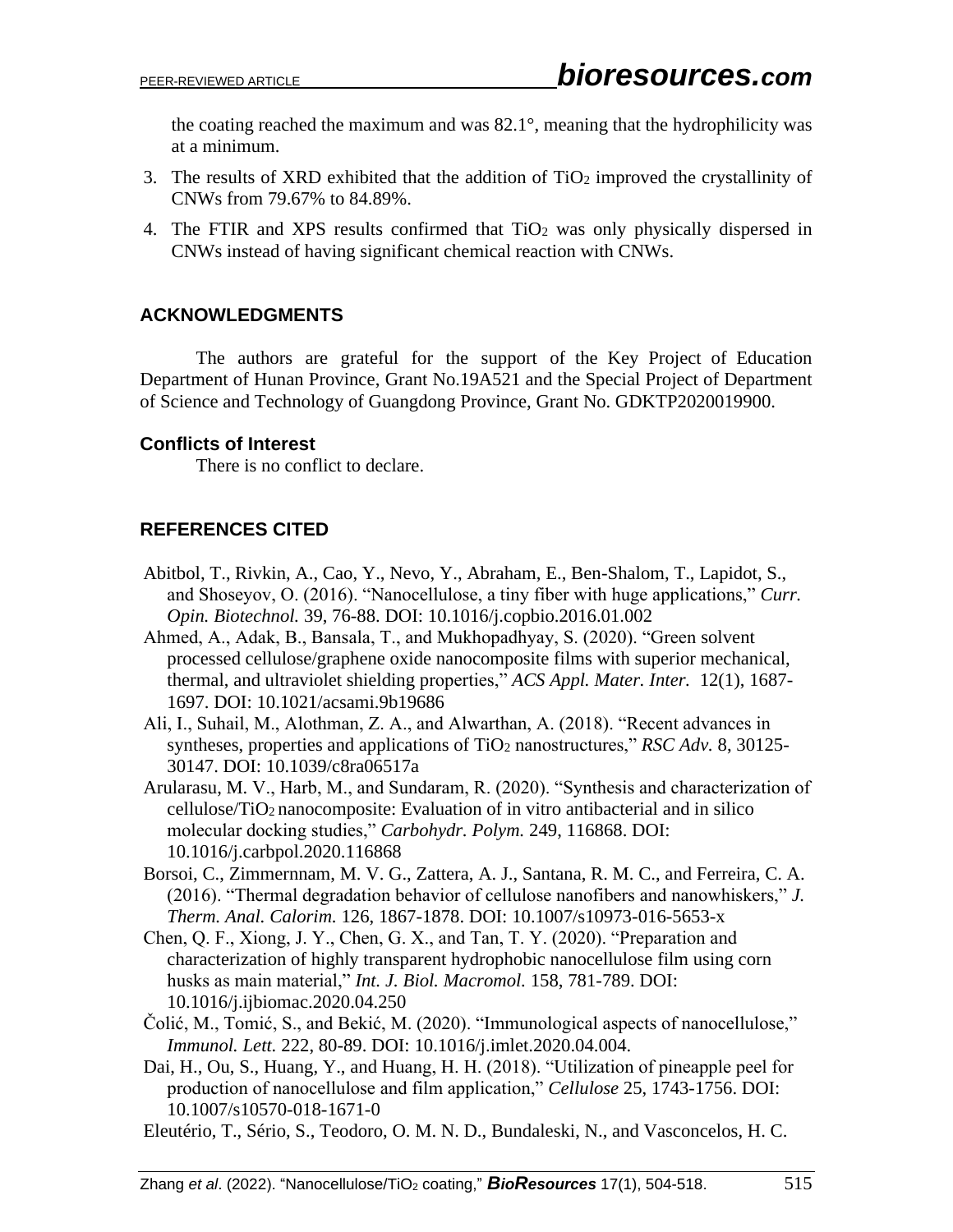(2020). "XPS and FTIR studies of DC reactive magnetron sputtered  $TiO<sub>2</sub>$  thin films on natural based-cellulose fibers," *Coatings* 10(3), 287. DOI: 10.3390/coatings10030287

Farshchi, E., Pirsa, S., Roufegarinejad L., Alizadeh, M., and Rezazad, M. (2019). "Photocatalytic/biodegradable film based on carboxymethyl cellulose, modified by gelatin and TiO2-Ag nanoparticles," *Carbohydr. Polym.*, 216, 189-196. DOI: 10.1016/j.carbpol.2019.03.094

Galkina, O. (2015). Functional hybrid bionanomaterials based on titanium dioxide and cellulose, possessing antibacterial and drug delivery properties, Licentiate Thesis, Swedish University of Agricultural Sciences, Uppsala, Sweden.

Garusinghe, U. M., Raghuwanshi, V. S., Batchelor, W., and Garnier, G. (2018). "Water resistant cellulose - titanium dioxide composites for photocatalysis. *Sci. Rep.* 8, 2306. DOI:10.1038/s41598-018-20569-w

Herrera, M. A., Mathew, A. P., and Oksman, K. (2017). "Barrier and mechanical properties of plasticized and cross-linked nanocellulose coatings for paper packaging applications," *Cellulose*. 24, 3969-3980. DOI: 10.1007/s10570-017-1405-8

Hubbe, M. A., Ferrer, A., Tyagi, P., Yin, Y. Y., Salas, C., Pal, L., and Rojas, O. J. (2017). "Nanocellulose in thin films, coatings, and plies for packaging applications: a review," *BioResources* 12(1), 2143-2233. DOI: 10.15376/biores.12.1.2143-2233

Huang, J. D., Lyu, S. Y., Chen, Z. L., Wang, S. Q., and Fu, F. (2019). "A facile method for fabricating robust cellulose nanocrystal/SiO<sup>2</sup> superhydrophobic coatings," *Colloid Interface Sci.* 536, 349-362. DOI: 10.1016/j.jcis.2018.10.045

Kettunen, M., Silvennoinen, R. J., Houbenov, N., Nykänen, A., Ruokolainen, J., Sainio, J., Pore, V., Kemell, M., Ankerfors, M., Lindström, T., Ritala, M., Ras, R. H. A., and Ikkala, O. (2010). "Photoswitchable superabsorbency based on nanocellulose aerogels," *Adv. Funct. Mater.* 21(3), 510-517. DOI: 10.1002/adfm.201001431

Koppolu, R., Lahti, J., Abitbol, T., Swerin, A., Kuusipalo, J., and Toivakka, M. (2019). "Continuous processing of nanocellulose and polylactic acid into multilayer barrier coatings," *ACS Appl. Mater. Inter.* 11(12), 11920-11927. DOI: 10.1021/acsami.9b00922

Kwon, T. W., Jang, J., Ambrosia, M. S., and Ha, M.Y. (2018). "Molecular dynamics study on the hydrophobicity of asurface patterned with hierarchical nanotextures," *Colloid Surface A.* 559, 209-217. DOI:10.1016/j.colsurfa.2018.09.056

Mhd Haniffa, M. A. C., Ching, Y. C., Chuah, C. H., Yong Ching, K., Nazri, N., Abdullah, L. C., and Nai-Shang, L. (2017). "Effect of TEMPO-oxidization and rapid cooling on thermo-structural properties of nanocellulose," *Carbohydr. Polym.* 173, 91-99. DOI: 10.1016/j.carbpol.2017.05.084

Nair, S. S., Chen, J. H., Slabon, A., and Mathew, A. P. (2020). "Converting cellulose nanocrystals into photocatalysts by functionalisation with titanium dioxide nanorods and gold nanocrystals," *RSC Adv.* 10(61), 37374-37381. DOI: 10.1039/D0RA05961G

Neelapala, S. D., Nair, A. K., and Jagadeesh Babu, P. E. (2017). "Synthesis and characterisation of TiO<sup>2</sup> nanofibre/cellulose acetate nanocomposite ultrafiltration membrane," *Exp. Nanosci.* 12(1), 152-165. DOI: 10.1080/17458080.2017.1285446

Nguyen, L. H., Naficy, S., Chandrawati, R., and Dehghani, F. (2019). "Nanocellulose for sensing applications," *Adv. Mater. Interfaces* 6(18), 1900424. DOI: 10.1002/admi.201900424

Landoulsi, J., Genet, M. J., Fleith, S., Touré, Y., Liascukiene, I., Méthivier, C., and Rouxhet, P. G. (2016). "Organic adlayer on inorganic materials: XPS analysis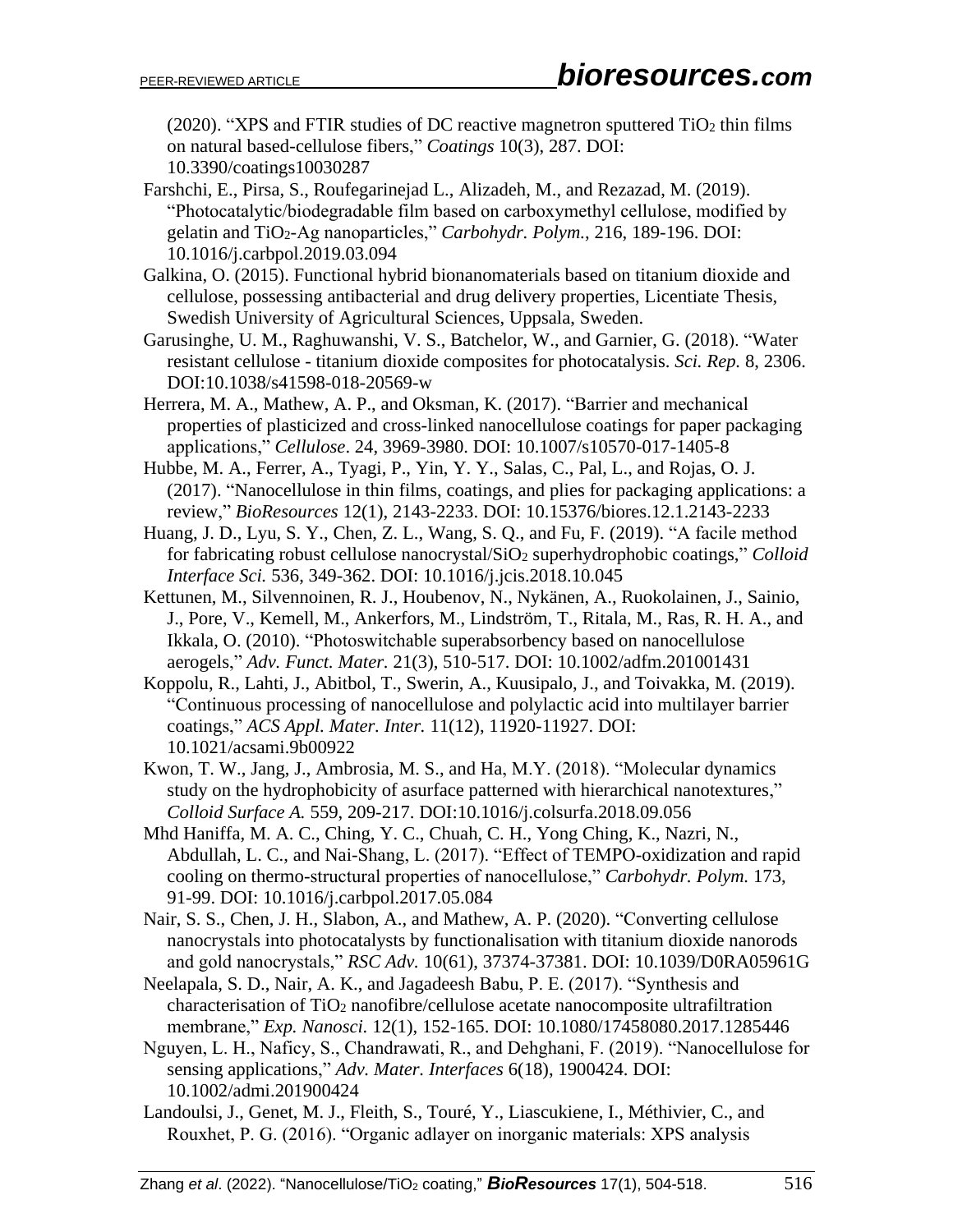selectivity to cope with adventitious contamination," *Appl. Surf. Sci.* 383, 71-83. DOI: 10.1016/j.apsusc.2016.04.147

- Lu, J. P., Chen, L. and Song, R. G. (2018). "Effects of SiO<sub>2</sub> particle size on the corrosion resistance of fluoropolymer/SiO<sup>2</sup> composite coatings," *Sur. Eng.* 35(5), 440-490. DOI:10.1080/02670844.2018.1491511
- Pisarek, M., Krawczyk, M., Hołdyński, M., and Lisowski, W. (2020). "Plasma nitriding of TiO<sup>2</sup> nanotubes: N‑Doping in situ investigations using XPS," *ACS Omega* 5(15), 8647-8658. DOI: 10.1021/acsomega.0c00094
- Rathod, M., Moradeeya, P. G., Haldar, S., and Basha, S. (2018). "Nanocellulose/TiO<sup>2</sup> composites: Preparation, characterization and application in photocatalytic degradation of a potential endocrine disruptor, mefanamic acid, from aqueous media," *Photochem. Photobiol. Sci.* 17(10): 1301-1309. DOI: 10.1039/C8PP00156A
- Schütz, C., Sort, J., Bacsik, Z., Oliynyk, V., Pellicer, E., Fall, A., Wågberg, L., Berglund, L., Bergström, L., and Salazar-Alvarez, G. (2012). "Hard and transparent films formed by nanocellulose-TiO<sup>2</sup> nanoparticle hybrids," *PLoS One* 7(10): e45828. DOI: 10.1371/journal.pone.0045828
- Shi, S. C., Wang, C. C., Cheng, Y. C., and Lin, Y. F. (2020). "Surface characterization and tribological behavior of graphene-reinforced cellulose composites prepared by large-area spray coating on flexible substrate," *Coatings* 10(12), 1176. DOI: 10.3390/coatings10121176
- Song, J. L., and Rojas, O. J. (2013). "Approaching super-hydrophobicity from cellulosic materials: A Review," *Nord. Pulp Pap. Res. J.* 28(2), 216-238. DOI: 10.3183/npprj-2013-28-02-p216-238
- Su, Y. Y., Li, K. Z., Zhang, L. L., Wang, C. C., and Zhang, Y. P. (2018). "Effect of the hydroxyapatite particle size on the properties of sprayed coating," *S.C.T.* 352, 619- 626. DOI:10.1016/j.surfcoat.2018.08.052
- Tortorella, S., Vetri Buratti, V., Maturi, M., Sambri, L., Comes Franchini, M., and Locatelli, E. (2020). "Surface-modified nanocellulose for application in biomedical engineering and nanomedicine: A review," *Int. J. Nanomedicine* 15, 9909-9937. DOI: 10.2147/ijn.s266103
- Wang, X., Liu, F., Li, Y. D., Zhang, W. B., Bai, S. W., Zheng, X. L., Huan J. M, Cao G. L., Yang, T. H., Wang, M., Jiang, Z. S., Wang, C. Y., and Ho, S. H. (2020). "Development of a facile and bi-functional superhydrophobic suspension and its applications as superhydrophobic coating and aerogel in high-efficiency oil-water separation," *Green Chem.* 22, 7424-7434. DOI: 10.1039/d0gc01834a
- Wu, G. M., Liu, D., Chen, J., Liu, G. F., Kong, Z. W. (2019). "Preparation and properties of super hydrophobicfilms from siloxane-modified two-component waterborne polyurethane and hydrophobic nano SiO2," *Prog. Org. Coat.*127, 80-87. DOI: 10.1016/j.porgcoat.2018.06.016
- Xue, Y., Mou, Z. H., and Xiao, H. N. (2017). "Nanocellulose as sustainable biomass material: Structure, properties, present status and future prospects in biomedical applications," *Nanoscale* 9, 14758-14781. DOI: 10.1039/c7nr04994c
- Zhang, C., Uchikoshi, T., Ichinose, I., and Liu, L. (2019). "Surface modification on cellulose nanofibers by TiO<sup>2</sup> coating for achieving high capture efficiency of nanoparticles," *Coatings* 9(2),139. DOI: 10.3390/coatings9020139
- Zheng, X. M., and Fu, S. Y. (2019). "Reconstructing micro/nano hierarchical structures particle with nanocellulose for superhydrophobic coatings," *Colloid Surface A* 560, 171-179. DOI: 10.1016/j.colsurfa.2018.10.005